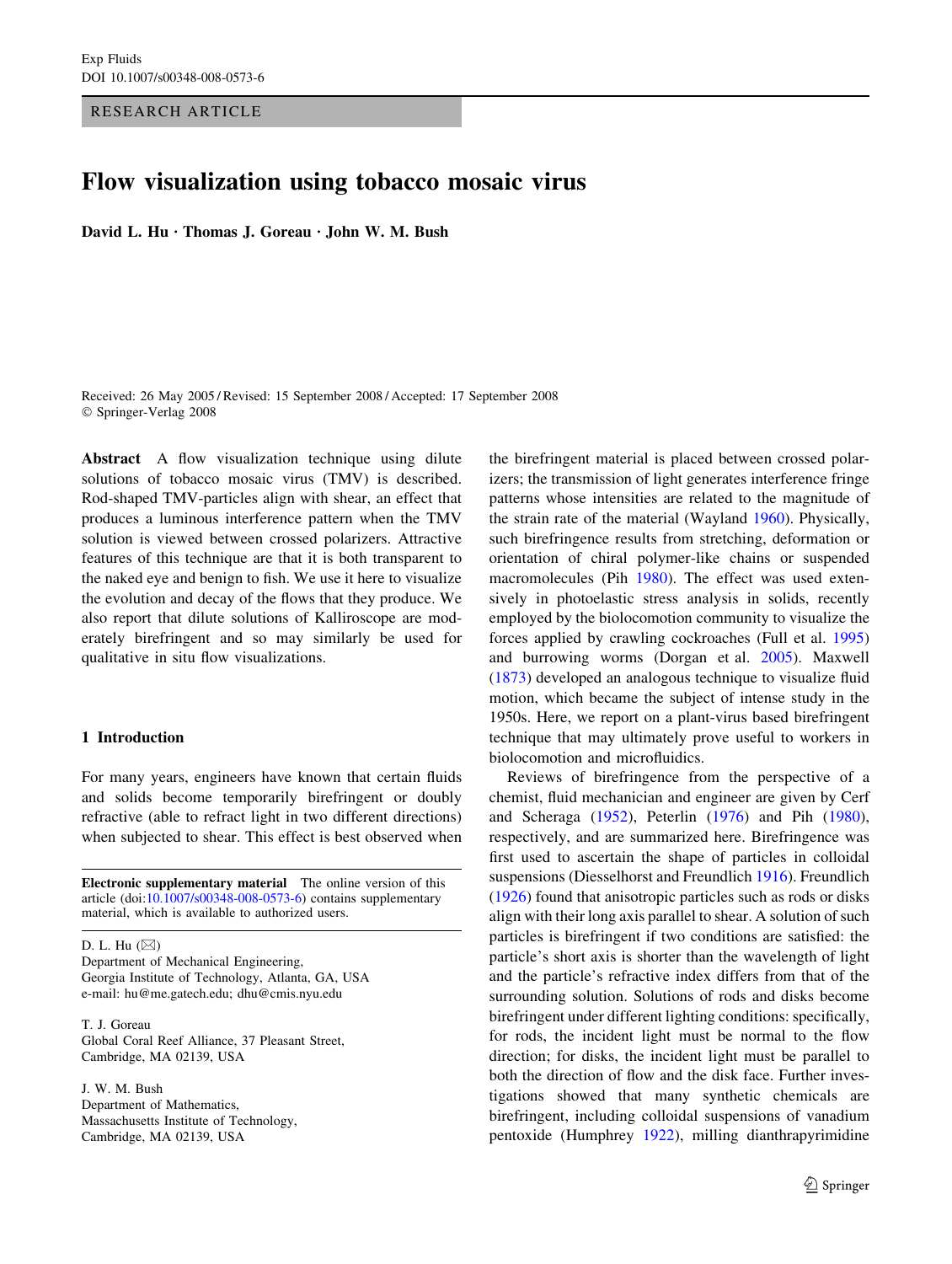<span id="page-1-0"></span>yellow solution (Prados and Peebles [1958\)](#page-6-0) and aniline blue which provides rainbow-colored interference patterns (Freundlich [1926](#page-6-0)). While such man-made chemicals are generally harmful to animals, other naturally-arising compounds, such as tobacco mosaic virus (TMV), provide unexplored potential for organic flow visualization.

Current techniques that are safe for animals rely on following inert tracer particles, a technique known as digital particle image velocimetry (DPIV). Here, the fluid is seeded with micro-particles, and a plane within it is illuminated by a laser light sheet and tracked by computer in order to infer particle trajectories and fluid streamlines. This technique has been successful in visualizing the wakes behind fish (e.g. Drucker and Lauder [1999;](#page-6-0) Muller et al. [1997](#page-6-0)), copepods (Stamhuis [1995\)](#page-6-0) and birds (Spedding et al. [2003](#page-6-0)). In addition to DPIV, there exist more convenient qualitative techniques that provide immediate results without computational analysis. Dyes such as fluorescein, ink and thymol blue (Merzkirch [1974](#page-6-0)) have been injected into the wakes of jellyfish (Dabiri et al. [2005](#page-6-0)), squid (Bartol et al. [2001](#page-6-0)) and insects (Hu et al. [2003](#page-6-0)). Such dye streamers generally are not well suited for fish, which are notoriously uncooperative. One alternative was proposed by Rosen ([1959\)](#page-6-0), who used a thin layer of milk to visualize fish wakes, from which some quantitative information was gleaned (Videler et al. [1999](#page-7-0)). Another alternative is the Schleiren technique in which a fish swims through a thermally stratified fluid, disrupting the stratification of refractive index, whose disturbances are shown by shadowgraphic projection (McCutchen [1977](#page-6-0); Fiedler and Nottmeyere [1985\)](#page-6-0). TMV provides an advantage over many of these techniques because, as we show in Sect. [2](#page-2-0), it can be safely inhaled by fish and need not be seeded directly in their path.

The structure of the TMV molecule was deduced using birefringent techniques, revealing that it is a long cylinder with length 300 nm and diameter 18 nm (Takahashi and Rawlins [1933](#page-6-0)). Bawden et al. [\(1936](#page-6-0)) were the first to demonstrate its potential for safely visualizing the flow around animals: with photographers, Ramsey and Muspratt, they used TMV to illuminate the boundary layer around a swimming goldfish. Fritz Goro, Time-Life science photographer from 1937–1978, also photographed a fish using TMV and published his pictures in 1941 (reprinted here in Fig. 1). Neither investigators reported the details of their technique, which we reverse-engineer in Sect. [2.](#page-2-0) Sutera [\(1960](#page-6-0)) developed an apparatus to calibrate the TMV technique, and his results can be applied to study animalgenerated flows.

While it is beyond the scope of this report to use TMV as a quantitative technique, we briefly describe here how it can be done (Appendix B, Sutera [1960\)](#page-6-0). Consider a birefringent fluid sandwiched between two crossed polarizing filters called the polarizer and analyzer respectively



Fig. 1 The luminous wake of a fish swimming in a bowl of TMV solution, photographed by Fritz Goro (Goreau et al. [1993\)](#page-6-0), whose methods were never published. Goro likely used three lights, red, yellow and blue to create the three wavelengths of light visible in the wake. The magnitude of the light intensity is related to the magnitude of the shear rate (Wayland [1960\)](#page-7-0). The purple boundary layer adjoining the fish indicates a high degree of shear. Photo courtesy of T. Goreau

(Fig. [2\)](#page-2-0). The light intensity  $I_1$  at the recording plane may be expressed as

$$
I_1 = \alpha I_0 \sin^2(\Delta \theta/2) \sin^2 2\phi \tag{1}
$$

where  $I_0$  is the incoming light intensity,  $\alpha$  is the absorption coefficient through the light path and  $\phi$  the angle between the plane of initial polarization and the principal vibration axis of the birefringent fluid. The optical phase difference of the light exiting the fluid,  $\Delta \theta = 2\pi \frac{d}{\lambda} \Delta n$  where d is the length of the optical path in the medium,  $\lambda$  the wavelength of light and  $\Delta n$  the difference in indices of refraction of the birefringent solution (Pih [1980](#page-6-0)). Equation 1 shows that for a monochromatic light source, there are two conditions that extinguish light, causing  $I_1$  to be zero. First, when  $\Delta\theta/(2\pi)$  $= 0, 1, 2, \ldots$ , dark fringes called isochromatics are produced. Second, when  $\phi$  is 0 or  $\pi/2$ , dark fringe lines called isoclines are produced.

The amount of birefringence of the fluid,  $\Delta n$ , is given by orientation theory for rod-shaped particles (Wayland [1960](#page-7-0)):

$$
\Delta n = \frac{4\pi}{15} \frac{G}{n} \frac{cEb}{D} \bigg[ 1 - \frac{E^2}{18D^2} \bigg( \sin^2 2\Lambda_0 + \frac{6b^2}{35} \bigg) \bigg],
$$
 (2)

where  $G$  is the optical anisotropy factor for the particles,  $n$ the mean index of refraction of the solution,  $c$  the volume concentration of the particles,  $b = \frac{a_1^2 - a_2^2}{a_1^2 + a_2^2}$  the shape factor of the particles where  $a_1$  is the rod length and  $a_2$  its diameter,  $D$  the rotary diffusion constant for Brownian motion,  $E$  the magnitude of the principal strain rate and  $\Lambda_0$  the angle between the principal strain rate axis and the streamline direction at the point of observation.

The position of the isoclines also gives information about the flow. Specifically, birefringence causes the isoclines to be phase shifted from the crossed axes of the polarizers by any angle  $\chi$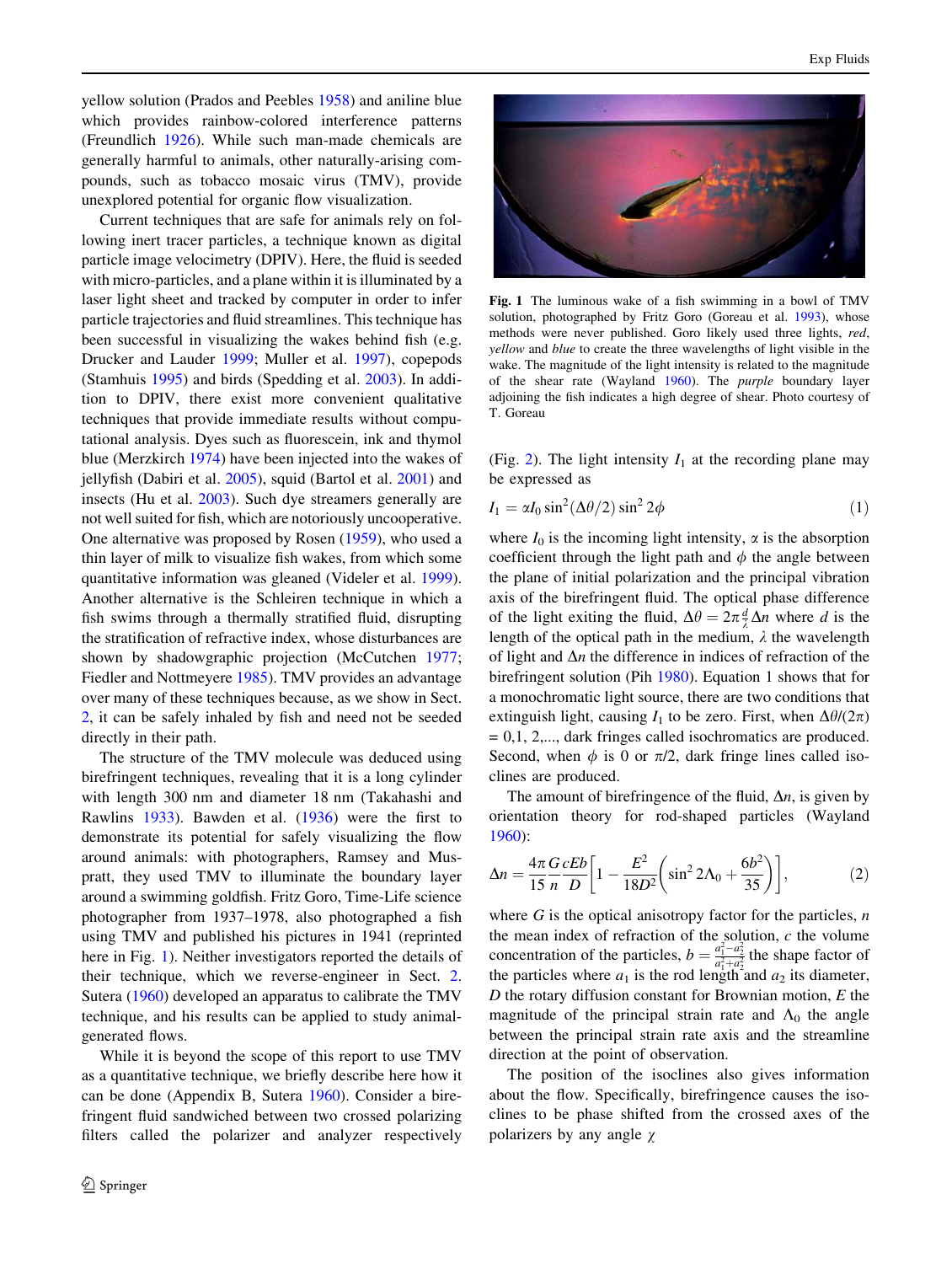<span id="page-2-0"></span>Fig. 2 The experimental apparatus. A dilute suspension of TMV is illuminated with polarized light, and viewed through a crossed polarizer. The arrangement for viewing (a) from the side, and (b) from above



$$
\chi = -\frac{\gamma_s}{12D} \left[ 1 - \frac{1}{27D^2} \left( \frac{\gamma_s^2}{4} + \frac{24b^2}{35} E^2 \right) \right] \tag{3}
$$

where  $\gamma_s = 2E \sin^2 \Lambda_0$  is the shear rate parallel to the streamline. The theory  $(1)$ – $(3)$  has been confirmed experimentally by Sutera [\(1960\)](#page-6-0). In addition, a number of investigators have proposed theories allowing them to use birefringent data to gather quantitative information. Binnie [\(1945](#page-6-0)) used the birefringent solution benzopurpurin as a turbulence indicator in pipe flow: he finds that the greatest chromatic intensity appears at Reynolds numbers 1,970– 2,900. Pindera and Krishnamurthy [\(1978](#page-6-0)) used lasers to determine the properties of a birefringent fluid. Prados and Peebles ([1958\)](#page-6-0) characterized the laminar flow around a cylinder, and Alcock and Sadron [\(1935](#page-6-0)) the flow between pairs of plates and between rotating cylinders. These studies show that birefringent fluids can be used in a quantitative manner. We now turn to a relatively new application of TMV, its use in visualizing animal-generated flows.

### 2 Experiments

We filled the apparatus in Fig. 2 with TMV solution to visualize the flows generated by black neon tetra fish (Figs. 3, [4,](#page-3-0) [5,](#page-3-0) [6,](#page-4-0) [7](#page-4-0)), jets (Fig. [8\)](#page-5-0) and rising bubbles (Fig. [9\)](#page-5-0) generated by a syringe. The apparatus was housed in a darkened room, with lighting provided by a 250 W tungsten–halogen lamp (Vision Research, Inc., North Star) reflected off a white sheet of paper. The birefringent fluid was sandwiched between two crossed linear polarizers (polarizing film, 40 by 30 cm by Edmund Industrial Optics; Techspec polarizing lens 58 and 37 mm by Crystal Vision). The color of the fluid, as observed by the polarizer farthest from the light source, was recorded by a digital video recorder (Sony, DCR-TRV950) and digital still



Fig. 3 A black neon tetra fish flaps its fins in a TMV solution. The luminous areas are indicative of the fluid shear generated by its fins and inhalation by its mouth. Scale bar 1 cm

camera (Sony, DSC-F707). We obtained side views using a glass tank (length 30 cm, span 1.5 cm, water depth 10 cm, Fig. 2a) and top views using a petri dish (diameter 14 cm, depth 2 cm, Fig. 2b) filled with the TMV solution (Fig. 2b).

Black neon tetra, common tropical fish, were obtained from our local pet store in New York and housed together in a filtered, oxygenated, heated aquarium under a 12 h light cycle. Fish housing and experiments were approved by the NYU committee on animal welfare (protocol number 07-1289). While the plant virus TMV has never been reported to infect animal hosts, we took precautions by immersing the fish in a low concentration of TMV (18 parts/million) for a short duration (min/trial). At the conclusion of the experiments, the fish appeared unaffected by the TMV solution and continued in good health until the end of their natural lives nearly a year later.

The preparation of TMV for use in flow visualization is described by Boedtker and Simmons [\(1958](#page-6-0)). Our TMV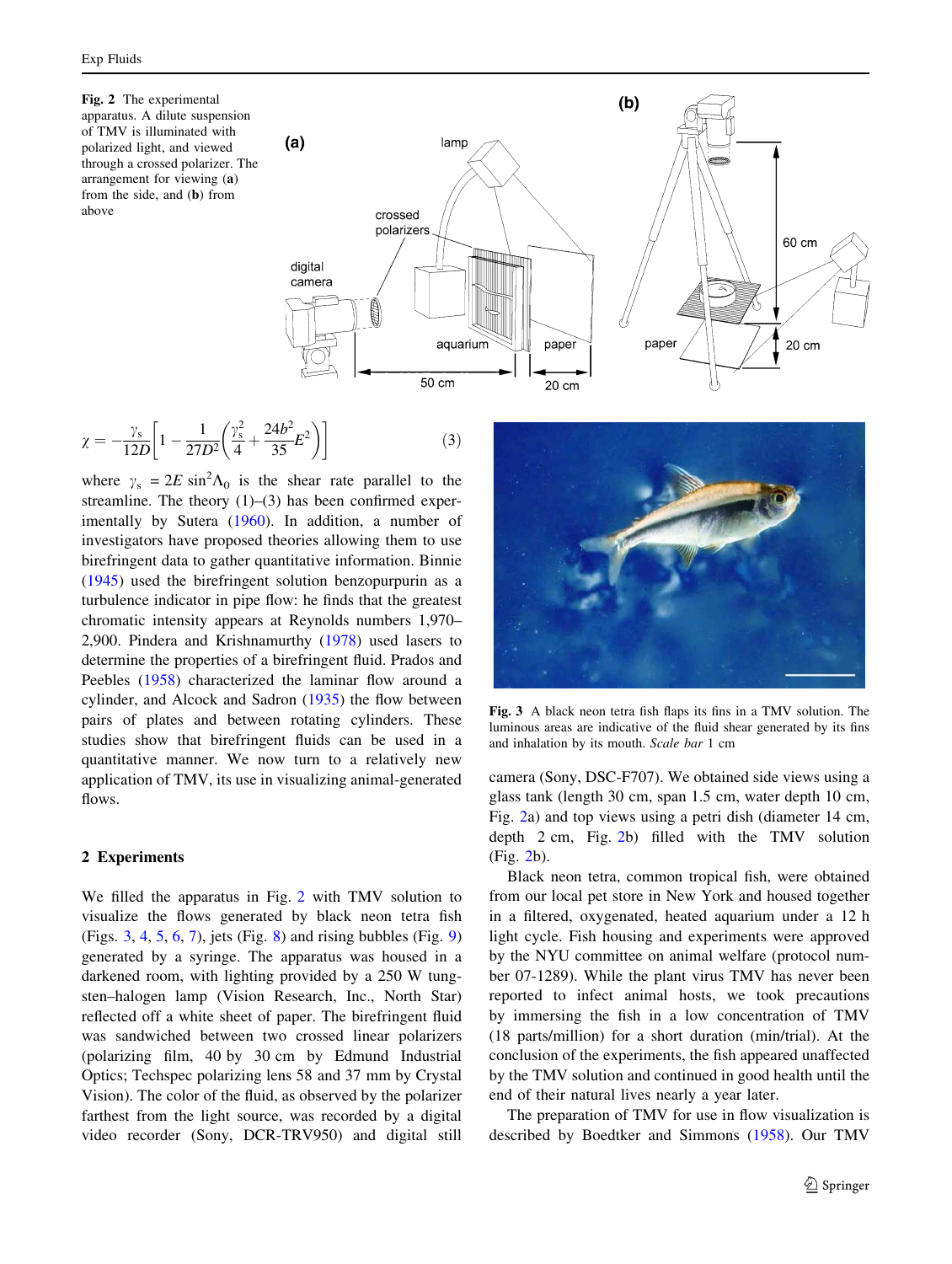<span id="page-3-0"></span>

Fig. 4 The shear layer generated by a fish accelerating from rest. As the fish on the right accelerates in the direction of the arrow, it is adjoined by a luminescent boundary layer, marked by the dotted lines, indicative of the intense local shear. The fish on the *left* has a *dark* outline, consistent with its stationary state. Scale bar 1 cm

solution, obtained by juicing TMV-infected tobacco leaves, was donated by Deutsche Sammlung von Mikroorganismen und Zellkulturen (DSMZ). This solution was diluted to a concentration  $0.4 \pm 0.05$  mg/mL using tap water and stored at 5°C. The solution was warmed to the fish's body temperature of 27°C before experiments. This particular dilution of TMV was optimal for flow visualization using our experimental apparatus: further dilutions provided insufficient contrast to visualize flow, while higher concentrations substantially increased the fluid viscosity and so altered the dynamics of the fish. TMV has been studied previously for its non-Newtonian properties (Wada [1954](#page-7-0)); the viscosity of TMV as a function of concentration has also been described in detail by Welsh ([1955\)](#page-7-0), who found that its viscosity decreases as the solution settles. To reduce the effects of settling, the TMV solution was shaken by hand and cleansed between experiments by passing the solution through filter paper. Following these procedures for our  $0.4 \pm 0.05$  mg/m TMV solution, we measured a dynamic viscosity  $\nu$  of 1.89 cS.

We observed top and side views of the fish, visualizing the surrounding flows by observing the colors of the TMV solution. The fish had a characteristic length  $L$  of 3 cm and body speeds  $U$  of 2–5 body lengths/s. It generated flows characterized by a Reynolds numbers of  $Re = ULI$  $v = 950-1,500$  and a Strouhal number of  $St = 2Af/U$  $= 0.5-0.7$  where A is the tail-flap amplitude and f its frequency. In interpreting our observations, we note that TMV provides a cumulative picture of the flow, averaged over the depth of the fluid along the line of sight. Generally, white regions indicate both a higher shear rate and Reynolds number than dark blue regions (Sutera [1960](#page-6-0); Binnie [1945](#page-6-0)). Our experiments with the fish indicate that in shear layers, the TMV solution changes color from black to bluish-grey at a Reynolds number of 250 and saturates at white at a Reynolds number of 1,600.

In Fig. [3,](#page-2-0) the fish ''hovers'' underwater by flapping its fins to transfer momentum downward, generating a luminous wake of vortices. In addition, inhalation by the fish



Fig. 5 The generation of a single vortex by a fish's tail. (b–f) The vortex appears as a coherent 1-cm diameter white spot crossed by dark fringes. These isoclines, a characteristic of birefringent techniques,

result from the extinction of light by the crossed linear polarizers. Time between frames, 1/30 s. Scale bar 1 cm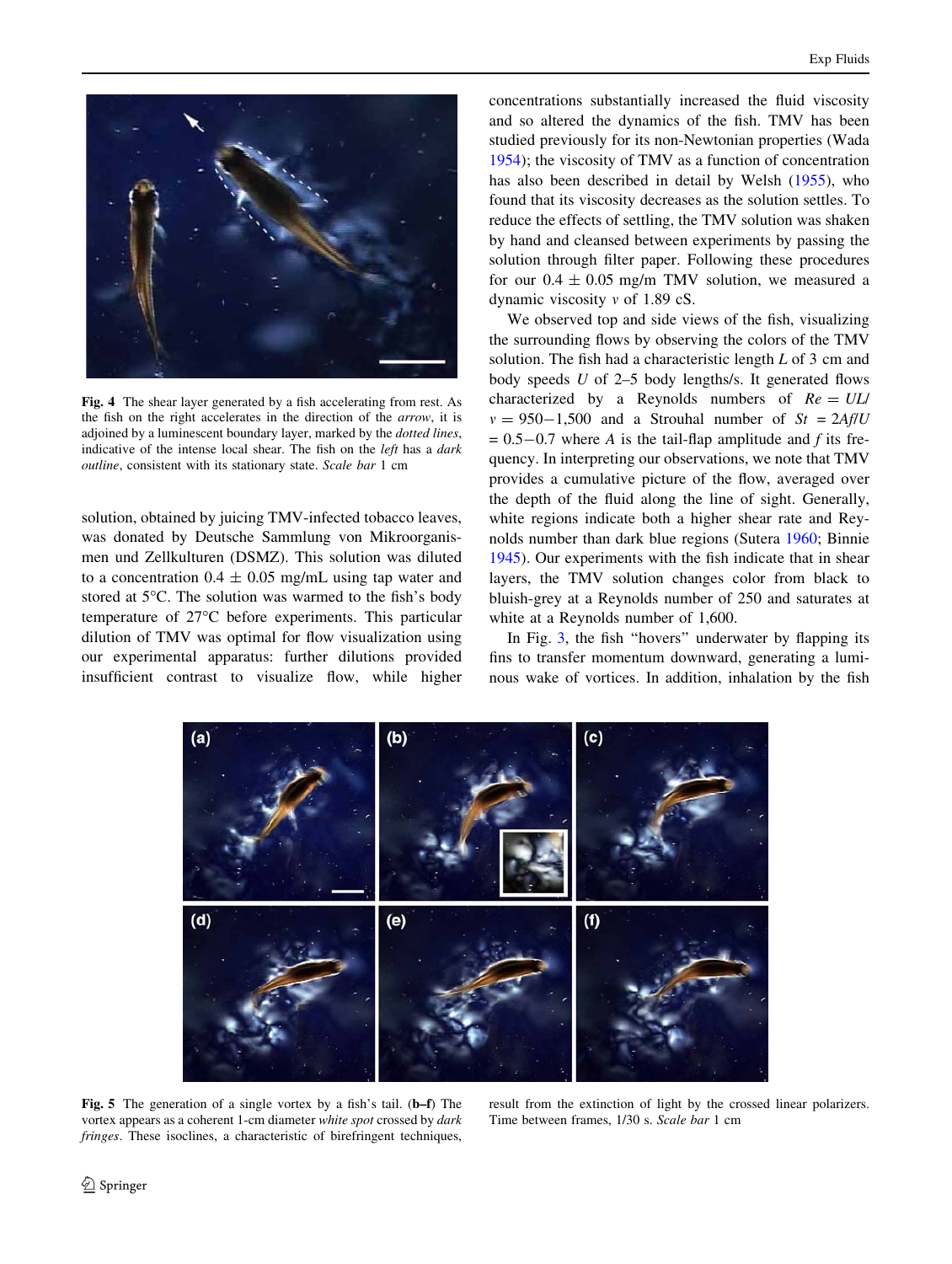<span id="page-4-0"></span>

Fig. 6 The reverse Karman vortex wake generated by a fish swimming from left to right. a Side view; **b** top view. The most recent vortices appear as coherent white spots; older vortices have slowed and decreased in their luminosity. Scale bar 1 cm



Fig. 7 Turbulent wakes generated by a fish decelerating in (a) TMV and (b) Kalliroscope solutions. (a) Top view in TMV shows a conical turbulent wake. To stop, the fish extends its pectoral fins and exhales a vortex ring. (b) In Kalliroscope solution between crossed polarizers, a turbulent wake is again evident. Scale bar 1 cm

generates a suction flow, which appears as a glowing white cone. When moving forward, the fish flaps its tail fin to propel itself using a carangiform mode of undulatory propulsion. As the fish accelerates from rest, it generates a luminous silhouette indicative of the high degree of shear in its boundary layer (Figs. [1](#page-1-0), [4,](#page-3-0) [5,](#page-3-0) 6b). Since no light strip appears when the fish is static (Fig. [4\)](#page-3-0) we infer that the light strip is not generated by refraction from the fish scales, but is instead indicative of a shear layer in the fluid.

To gain speed, the fish flaps its tail to generate a single vortex, visible as a coherent white spot (Fig. [5\)](#page-3-0). Centered on the vortex are dark bands, isoclines marking the extinction of light by the crossed polarizers (Fig. [5](#page-3-0)b', Zocher [1921](#page-7-0)). A series of vortices appears as a reverse Karman vortex street, consisting of regions of high vorticity alternating in sign on either side of the fish's trajectory (Fig. 6, Videler et al. [2004\)](#page-6-0). The supplementary video shows the generation of these vortices in real time. The fish's wake appears different at high speeds: it is triangular and turbulent, as shown in Fig. 7. We note that this wake structure is reminiscent of that created by a point source of momentum; here, the momentum is provided by the fish's driving strokes. To stop, the fish extends its pectoral fins and blows a vortex ring (Fig. 7a), a behavior first reported by McCutchen [\(1977](#page-6-0)). These figures demonstrate the versatility of qualitative TMV visualizations. While the sign or direction of the shear cannot be discerned without the technical methods applied by Sutera [\(1960](#page-6-0)), their relative magnitude can be discerned by the intensity of light observed.

We note that flows may also be visualized to some extent using a low dilution  $(10^{-4} \text{ mg/mL})$  of Kalliroscope that may be briefly tolerated by fish (Fig. 7b). Kalliroscope has a lower optical activity than TMV, as seen by the lower range of light intensity, making the vortex structure and boundary layers less apparent. We thus recommend TMV over Kalliroscope techniques.

We also visualized simple two-dimensional flows in a thin glass tank (length 30 cm, depth 10 cm, span 0.3 cm). In Fig. [8](#page-5-0)a, a syringe was used to produce suction, generating a radially symmetric region of high shear near the syringe tip. When a stream of TMV solution is forced back out of the syringe at low speeds (15 cm/s,  $Re = 80$ ), we observe a coherent jet with the same diameter as the syringe (Fig. [8](#page-5-0)b). This jet appears white, reflecting its high shear rate relative to the quiescent background fluid. As the flow rate is increased to 30 cm/s ( $Re = 160$ ), the jet grows turbulent (Fig. [8](#page-5-0)c) and generates regions of shear a few cm lateral to the main flow. TMV works equally well to reveal the stress fields generated by rising bubbles (Fig. [9a](#page-5-0)–c). TMV shows that bubbles of diameter 3 mm zig-zag as they rise, while smaller bubbles rise vertically (Fig. [9d](#page-5-0)).

## 3 Discussion

Before the digital age, the determination of flows and stress fields was accomplished with birefringent fluids and solids. These optical techniques have been all but been replaced by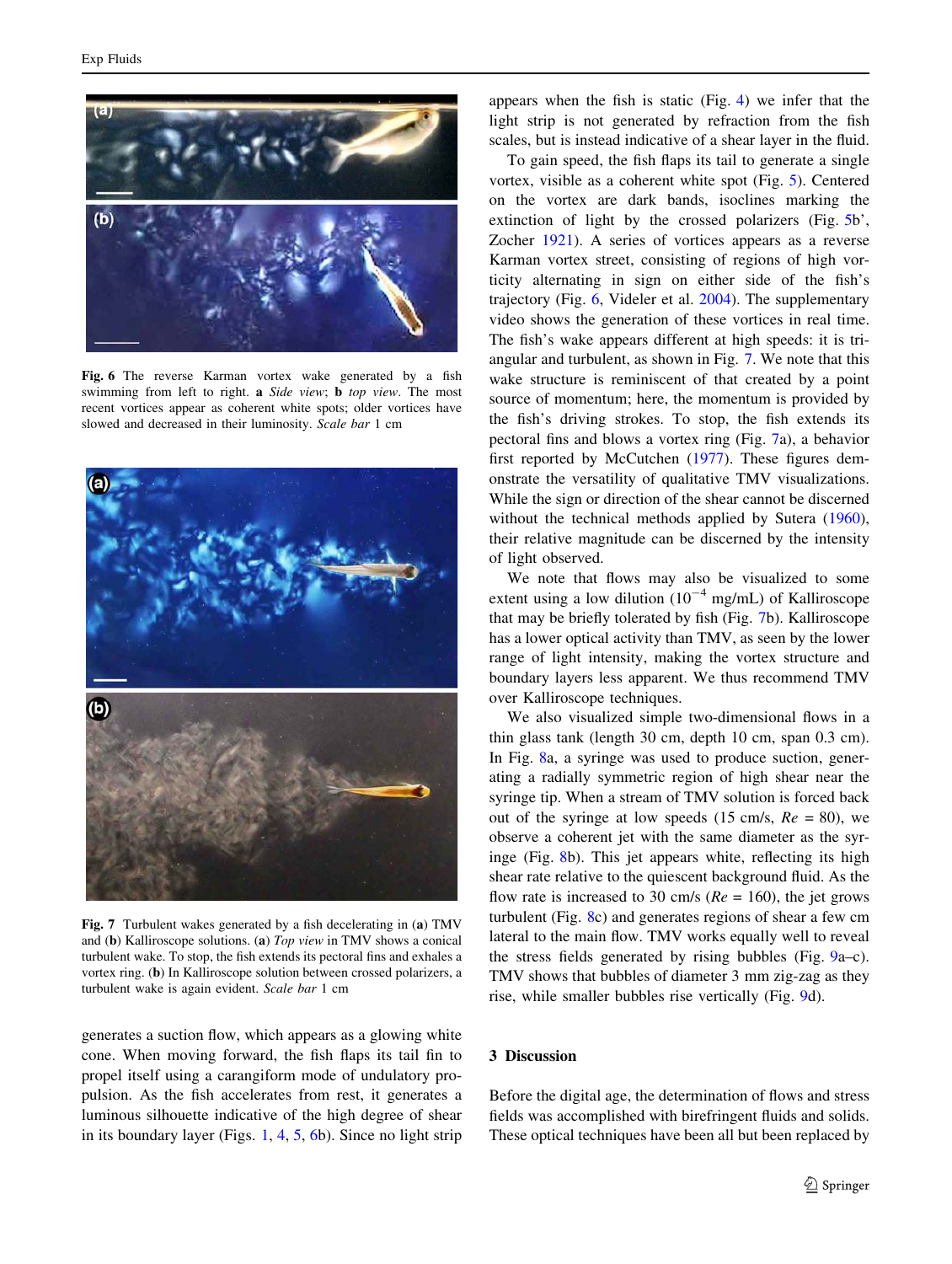<span id="page-5-0"></span>

Fig. 8 A sink (a) and a source  $(b, c)$  generated by a 1-mm-diameter syringe inserted into a tank of dilute TMV solution. (a) The white arrows denote the direction of the flow. (b) At low speeds (15 cm/s),

the jet remains laminar; (c), at high speeds (30 cm/s), the jet grows turbulent. Scale bar 1 cm



Fig. 9 Bubbles in a TMV solution bound in a thin gap. In (a–c), a large bubble is ejected from a syringe, approaching the form of a spherical cap before surfacing. Time between frames, 1/10 s. (d) The trajectory of rising bubbles is visualized by TMV and marked by the

arrows. Large bubbles (3-mm diameter) follow a zig-zag path, leaving a Karman vortex street in their wake, while smaller bubbles rise vertically. Scale bar 1 cm

differential methods like DPIV, which characterizes the flow using positional differences between tracer particles. DPIV, while effective, has limitations. It is expensive computationally and its sensitivity is limited by the minimum motion that can be detected, which is a function of the illumination, brightness of the particle reflection and speed of the camera. We have shown that birefringent techniques like TMV, while qualitative, are attractive for several reasons.

First, organically derived TMV is safe for use with animals, making it appropriate for bio-fluid applications. Moreover, the fluid is transparent when viewed with the naked eye, allowing one to simultaneously record the motion of the creature and the flows it generates. Another advantage of TMV is its nanometer-size, making it attractive for microfluidic applications (Stone et al. [2004](#page-6-0); Squires and Quake [2005](#page-6-0)). The TMV particles, 100 nm in length, are  $10^2 - 10^3$  times smaller than the average-sized tracer particle used in DPIV. Moreover, only a low concentration is needed (18 parts per million) to generate continuous flow field data.

TMV may find application in situations where DPIV provides insufficient resolution, specifically in areas of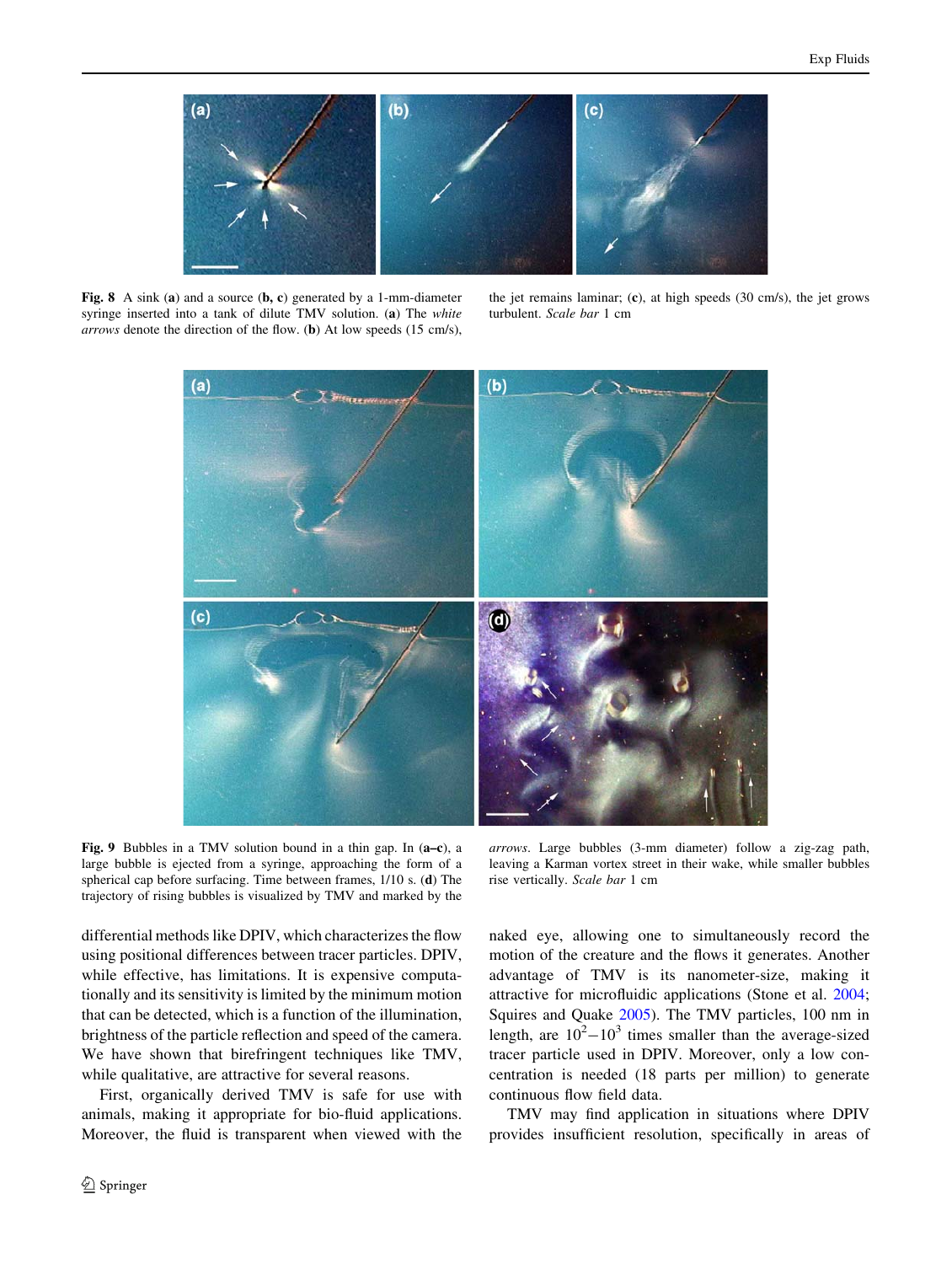<span id="page-6-0"></span>extremely rapid, small scale, or spatially variable flow. We have shown that TMV can visualize flows on scales less than 1 mm, such as the rising of microbubbles or the suction flows into a fish's mouth. TMV methods might also complement work on the boundary layers around fish (Andersen 2001), flagellar swimming, the motion of dinoflagellates or food capture by copepod zooplankton (J. R. Strickler, pers. comm.). A recent paper used DPIV to visualize flow around models of swift wings in a flume at different Reynolds numbers and angles of attack, and revealed that lift, drag, and mobility were related to whether leading edge vortices were attached or separated (Videler et al. 2004). This system could be more directly imaged with TMV flow visualizations, as parameters are continuously altered to identify transition thresholds. Finally, high-speed cinematography could be used in conjunction with TMV to study the evolution and decay of short-lived vortices and their effects on propulsion, prey tracking, and prey capture.

TMV flow visualization techniques have the potential to provide a wealth of new imagery revealing subtle details of fluid flow patterns heretofore invisible or poorly visualized, which may shed valuable light on many biological problems including mechanisms of swimming, changes in modes of swimming, prey tracking, chemotaxis, prey capture, feeding in both motile and sessile marine organisms, and interactions between schooling organisms.

Acknowledgments We thank L. Mendel and B. Chan for assistance with experiments. TMV was kindly donated by S. Winter and M. Schönfelder of German Collection of Microorganisms and cell cultures (DSMZ). We thank Rudi Strickler and Gerald Stubbs for helpful conversations about the limitations of fluid visualization techniques and the physical properties of TMV respectively. T.G. gratefully acknowledges many conversations with the late F. W. Goro about the original photographs. We dedicate this paper to the memory of his pioneering work. J.W.M.B. gratefully acknowledges the financial support of the NSF.

#### References

- Alcock ED, Sadron CL (1935) An optical method for measuring the distribution of velocity gradients in a two-dimensional flow. J Appl Phys 6:92–95
- Andersen EJ, McGillis WR, Grosenbaugh MA (2001) The boundary layer of swimming fish. J Exp Biol 204:81–102
- Bartol IK, Patterson MR, Mann R (2001) Swimming mechanics and behavior of the shallow-water brief squid *Lolliguncula brevis*. J Exp Biol 204:3655–3682
- Bawden FC, Pirie NW, Bernal JD, Fankuchen I (1936) Liquid crystalline substances from virus-infected plants. Nature 138:1051
- Boedtker H, Simmons NS (1958) The preparation and characterization of essentially uniform tobacco mosaic virus p. J Am Chem Soc 80:2550–2556
- Binnie AM (1945) A double-refraction method of detecting turbulence in liquids. Proc Phys Soc 57:390–402
- Cerf R, Scheraga HA (1952) Flow birefringence in solutions of macromolecules. Chem Rev 51:185–261
- Dabiri JO, Colin SP, Costello JH, Gharib M (2005) Flow patterns generated by oblate medusan jellyfish: field measurements and laboratory analyses. J Exp Biol 208:1257–1265
- Diesselhorst VH, Freundlich H (1916) Uber schlierenbildung in kolloiden losungen und ein verfahren die gestalt von kolloidteilschen festzustellen. Physik Zeitschr 17:117–128
- Dorgan KM, Jumars PA, Johnson B, Boudreau BP, Landis E (2005) Burrow elongation by crack propagation. Nature 433:475
- Drucker EG, Lauder GV (1999) Locomotor forces on a swimming fish: three-dimensional vortex wake dynamics quantified using digital particle image velocimetry. J Exp Biol 202:2393–2412
- Fiedler H, Nottmeyere K (1985) Schlieren photography of water flow. Exp Fluids 3:145–151
- Freundlich H (1926) Colloid and capillary chemistry. (trans: Hatfield HS). E.P. Dutton and Co., New York, pp 403–408
- Goreau TJF, Goreau PDE, Goreau CSH (1993) On the nature of things: the scientific photography of Fritz Goro. Aperture Books, New York, pp 74–75
- Full R, Yamauchi A, Jindrich D (1995) Maximum single leg force production: cockroaches righting on photoelastic gelatin. J Exp Biol 198:2441–2452
- Hu DL, Chan B, Bush JWM (2003) The hydrodynamics of water strider locomotion. Nature 424:663–666
- Humphrey RH (1922) Demonstration of the double refraction due to motion of a vanadium pentoxide sol, and some applications. Proc Phys Soc Lond 35:217–218
- Maxwell JC (1873) On double refraction in a viscous fluid in motion. Proc Roy Soc (Lond) 22:46
- McCutchen CW (1977) Froude propulsive efficiency of a small fish, measured by wake visualization. In: Pedley T (ed) Scale effects in animal locomotion. Academic Press, London, pp 339–363
- Merzkirch W (1974) Flow Visualization. Academic Press, New York
- Muller UK, Van den Heuvel BLE, Stamhuis EJ, Videler JJ (1997) Fish foot prints: morphology and energetics of the wake behind a continuously swimming mullet (Chelon labrosus Risso). J Exp Biol 200:2893–2906
- Pindera JT, Krishnamurthy AR (1978) Characteristic relations of flow birefringence. Exp Mech 18:1–10
- Prados JW, Peebles FN (1958) Two-dimensional laminar-flow analysis utilizing a birefringent liquid. AIChE J 5:225–234
- Peterlin A (1976) Optical effects in flow. Annu Rev Fluid Mech 8:35– 55
- Pih H (1980) Birefringent-fluid-flow method in engineering. Exp Mech 20:437–444
- Rosen M (1959) Water flow about a swimming fish. NOTS Technical Publication. U.S. Naval Ordnance Test Station, China Lake
- Spedding GR, Hedenstrőm A, Rosén M (2003) Quantitative studies of the wakes of freely-flying birds in a low turbulence wind tunnel. Exp Fluids 34:291–303
- Stamhuis EJ, Videler JJ (1995) Quantitative flow analysis around aquatic animals using laser sheet particle image velocimetry. J Exp Biol 198:283–294
- Stone HA, Stroock AD, Ajdari A (2004) Engineering flows in small devices: microfluidics toward a lab-on-a-chip. Ann Rev Fluid Mech 36:381–411
- Squires TM, Quake SR (2005) Microfluidics: fluid physics on the nanoliter scale. Rev Mod Phys 77:977–1026
- Sutera SP (1960) Streaming birefringence as a hydrodynamic research tool. PhD. thesis, Cal Inst Tech
- Takahashi WN, Rawlins TE (1933) Rod-shaped particles in tobacco mosaic virus demonstrated by stream double refraction. Science 77:26–27
- Videler JJ, Stamhuis EJ, Povel GDE (2004) Leading-edge vortex lifts swifts. Science 306:1960–1962